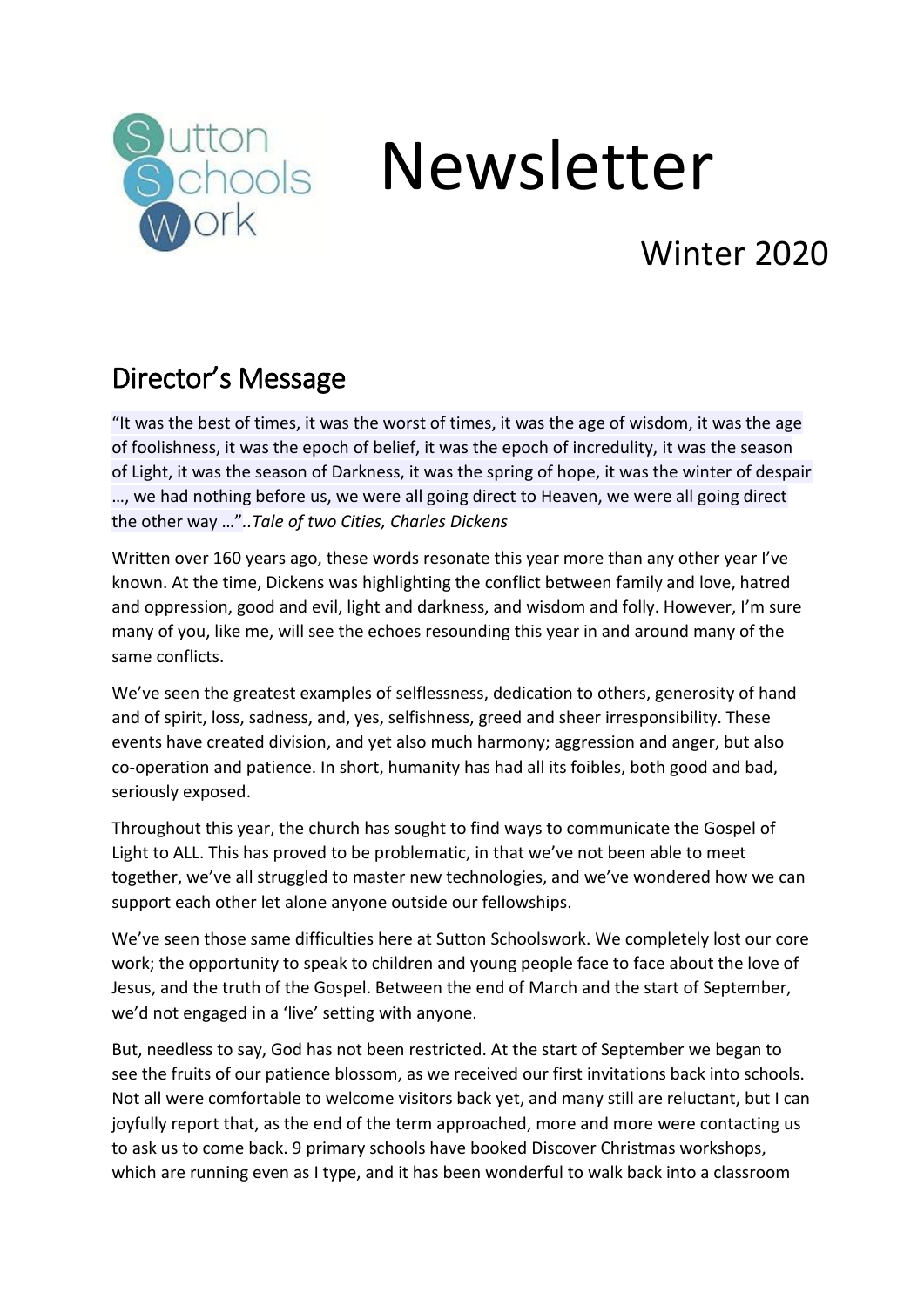once more and see the joy on their faces as we open up the meaning of the story. Abby has been able to provide in-classroom 'assemblies' throughout the term, to 5 schools, and, in the meantime, the team have consistently produced very high quality assembly videos, every week, to allow all the other schools to still access our material. If you haven't seen one, then please go to our Youtube channel and watch a few. I think you'll be delighted! We've had contact from around the country from Christian teachers telling us they have found them online and are using them in their own schools! We've even reached Northern Ireland…

One senior school, Cheam High, contacted us even before the start of term, as the relationship we have built with them over the past 2 years has become so important to them, and we have been in with Years 8 and 10, delivering workshops around positive choices and healthy relationships.

Obviously, we want to be back in all the schools as soon as possible. The understandable care that schools are displaying is preventing many of them from taking the plunge, but we have been delighted with the positive manner many have allowed us in, taking care to follow the strict guidelines, and we believe we have been able to build a confidence that so many other organisations cannot, mainly because of the presence of the Spirit, and the wonderful work that has gone before, laying the foundation of trust in our organisation.

As we face these last few weeks of a strange term, we are confident that next year, with the prayers of the faithful of Sutton continuing to resound in the heavenly realms, we will see even more of the hand of God. The challenges we have faced have provided opportunities to do things in new ways, and, despite the fact we've had to cancel, Easter Experience, it has meant we are planning on a different project, which could reach even more children that before.

So, as we all look forward to a Christmas that will be very, very different for many of us, I pray that you will know the best of times, the knowledge of His wisdom, the strength and comfort of faith, the presence of His Light, and, most of all, the certainty of Hope found in our Saviour.

Isaiah 7:14

Therefore, the Lord Himself will give you a sign; the virgin will conceive and give birth to a son, and will call him Immanuel

And there you have it; God with us.

May God be with you this Christmas, and may you continue to see His blessings.

With love from all the team at Sutton Schoolswork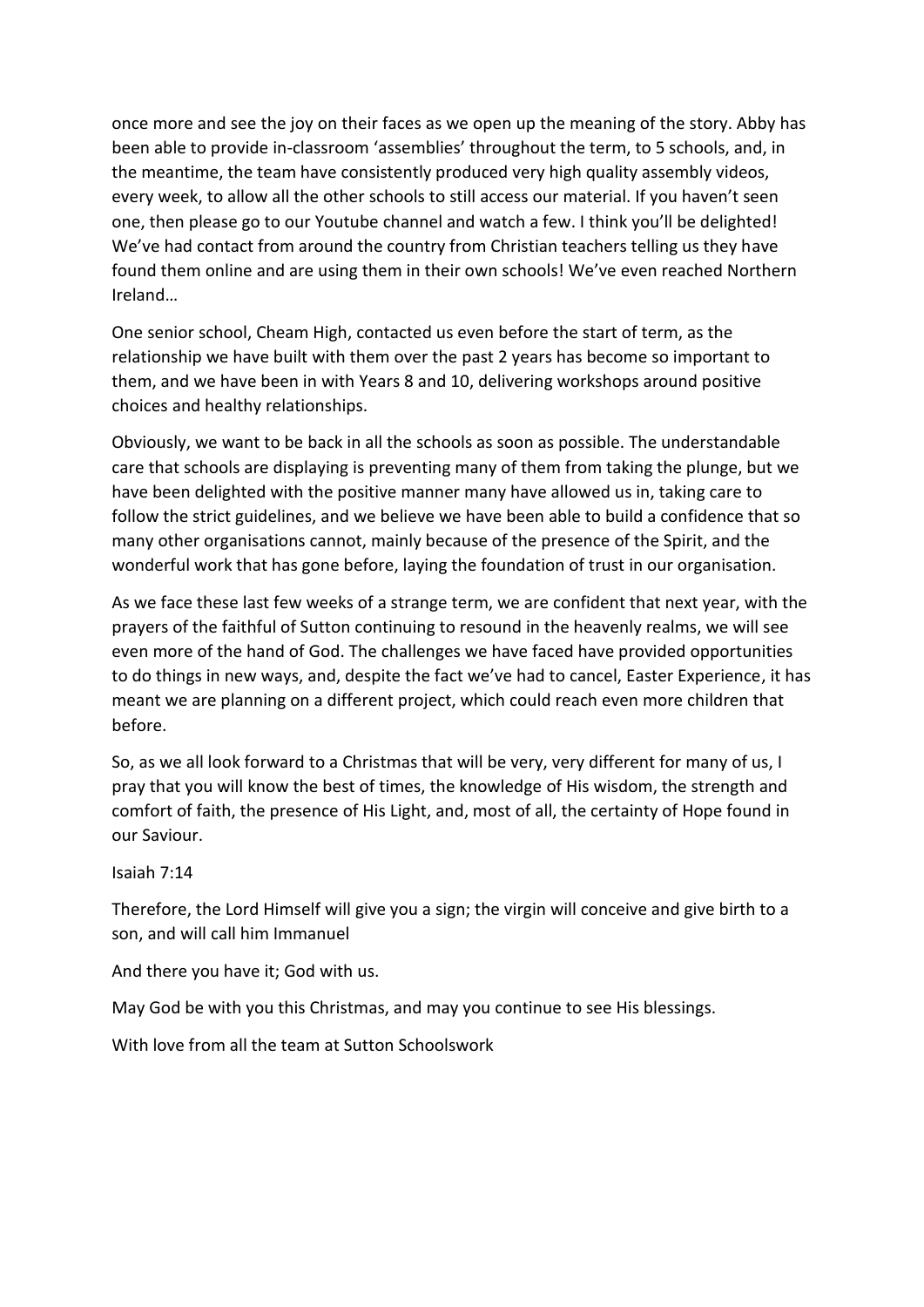### **Primary Work**

**Discover Christmas**



This is our fifth year bringing our Discover Christmas workshop to the year 2's of Sutton, although it has had to change slightly this year.

Due to Covid we can't do our normal drama of the Christmas story as part of this workshop so this year we have put together a video to tell the story instead and it has proved very popular among the schools we have visited!

By the end of this term we will have visited 9 schools with our revamped workshop, which is a lot less than usual but more than we had expected due to lots of schools still not allowing in visitors. In addition to that we have also put all our resources for the workshop online to allow teachers to lead the workshop in school without us having to visit, which we know a few schools are going to be using.

If you'd like to see our new Discover Christmas story video then have a look on our youtube channel or website.

#### **Primary Christmas Assemblies**

Following the success of our online primary assemblies, during lockdown, we decided to produce some with a Christmas theme. Each week focused on one of the characters from the Christmas story, and considered what we could learn from them. The assemblies covered: Mary, the innkeeper, the angels, the shepherds, the wisemen, and finally the birth of Jesus. We were able to invite our



volunteers, one at a time, to help film the assemblies while others recorded voiceovers for stories or short clips filmed at home.

Many of our Sutton primary schools have been watching these assemblies, and we have also heard from schools in Suffolk and Belfast who are engaging with our online resources. We have the privilege of sharing God's love and truth across the UK, even in these strange times.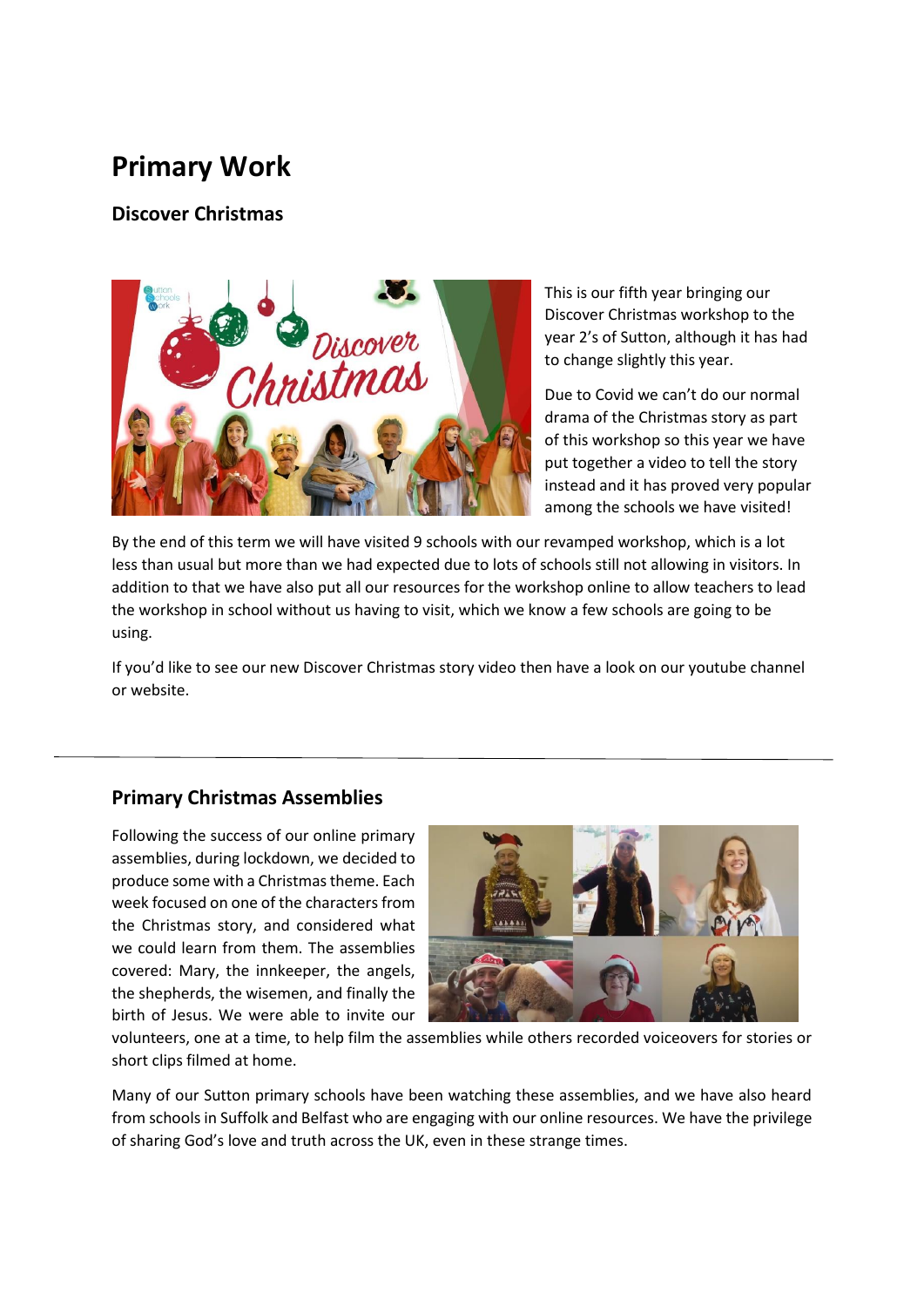In addition to our weekly online assemblies, six schools have welcomed us back on site. Abby has shared 45 'live' assemblies, to individual classes or year group 'bubbles'.

*"Thank you so much… for coming into school; it is lovely to see visitors!"* Culvers House

Meanwhile, our primary schools are eagerly awaiting our return.

Cheam Park Farm wrote, *'We continue to enjoy your online assemblies on a weekly basis so many thanks for those. We look forward to welcoming you back in, at some point, hopefully sooner rather than later.'*

> **Please continue to pray for the Sutton primary school communities and for our primary team, as we make plans for the year ahead.**

#### **Secondary Work**

Christmas Unwrapped



Throughout this year, we have been doing all kinds of different YouTube Videos, from Grill a Christian Online to Assembly style videos, 'Thought for the Week'.

All of which have been used amongst a large number of our Secondary Schools.

As Christmas was fast approaching, we spent some

time thinking about what we could offer to Schools...which then came the idea of Christmas UNWRAPPED!

This was a brand new opportunity that we were really excited to put out to the Schools! We aimed this video for years 7-9, where in a nutshell, we explain the Christmas Story whilst giving them some facts throughout - perhaps about things they did not know originally.

Usually at this time of year, we would be in our Schools delivering Christmas assemblies and running Christian Unions, but unfortunately this has not quite been possible this year because of the circumstances. However, we were passionate about putting together a Christmas video to spread the true meaning of Christmas, which could be used in an assembly, lesson or tutor time context.

We felt it was very appropriate to explain that no matter what the circumstances of the world, the true meaning of Christmas does not change.

We did this by starting off with a quiz, doing some teaching and hearing from some of our SSW friends what Christmas means to them. We made this video as interactive and engaging as possible, whilst offering opportunities for students to discuss for themselves what Christmas means to them, as well as offering some activities on worksheets.

After circulating this video to schools, we started to receive great feedback, and how much they appreciated it. Many teachers reached out and were letting us know they are sending it round the RE department and making use of it wherever they possibly can.

You can find Christmas UNWRAPPED over on our YouTube Channel: n[.www.youtube.com/suttonschoolswork/c/](http://www.youtube.com/suttonschoolswork/c/)